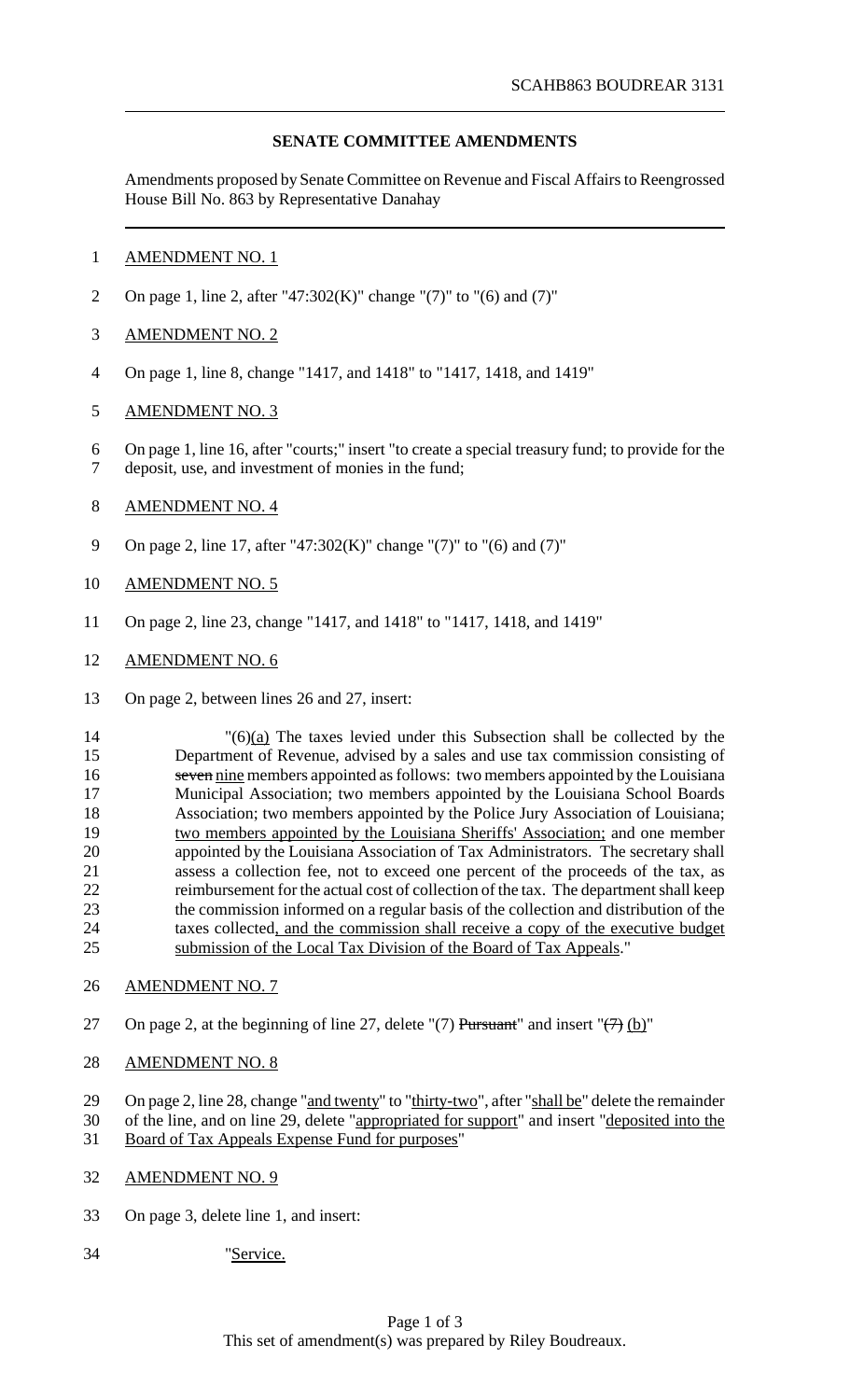### SCAHB863 BOUDREAR 3131

- 1 (c) The amount specified in Subparagraph (b) of this Paragraph shall be 2 increased by five thousand dollars on July 1, 2015 and on the first day of each of the 3 four subsequent fiscal years when the amount collected and distributed pursuant to 4 this Subsection in the fiscal year immediately preceding that date actually exceeds 5 the amount collected and distributed in fiscal year 2013-14.
- 6 (7) Pursuant to an appropriation by the legislature, after satisfying the 7 requirements of Paragraph (6) of this Subsection, all remaining"

### 8 AMENDMENT NO. 10

9 On page 18, line 26, after "costs" insert:

- 10 ", including any costs for a hearing judge in the same amount as specified in R.S. 11 47:1417(C)(2)"
- 12 AMENDMENT NO. 11
- 13 On page 21, line 23, after "11:1384" insert "as for a district court"
- 14 AMENDMENT NO. 12
- 15 On page 23, between lines 12 and 13, insert:

#### 16 "§1419. Board of Tax Appeals Expense Fund.

- 17 There is hereby established in the state treasury a special fund to be known 18 as the "Board of Tax Appeals Expense Fund", hereinafter referred to as the "fund". 19 The fund shall be comprised of monies dedicated pursuant to R.S. 47:302(K)(6)(b) 20 and (c), self-generated monies of the Board of Tax Appeals which remain after 21 satisfaction of the requirements of the Bond Security and Redemption Fund as 22 provided in Article VII, Section 9(B) of the Constitution of Louisiana, and any other 23 monies appropriated to or deposited into the fund. Monies in the fund shall be 24 subject to appropriation exclusively to the Board of Tax Appeals for support of the 25 board and its Local Tax Division. From the total monies appropriated to the board 26 in any fiscal year, all monies in excess of twenty-five thousand dollars shall be<br>27 available for expenditure exclusively for purposes of the Local Tax Division available for expenditure exclusively for purposes of the Local Tax Division. 28 Monies in the fund shall be invested by the state treasurer in the same manner as the state general fund, and earnings on such investment shall be credited to the state state general fund, and earnings on such investment shall be credited to the state 30 general fund after satisfaction of the requirements of Article VII, Section 9(B) of the 31 Constitution of Louisiana. All unexpended and unencumbered monies in the fund 32 at the end of the fiscal year shall remain in the fund. In addition, the operation of the 33 Local Tax Division is essential to timely collection of revenue by local collectors, 34 therefore the expenditure of the amounts appropriated from this fund shall not be 35 subject to any mid-year freeze or reduction without the approval of the Joint 36 Legislative Committee on the Budget."
- 37 AMENDMENT NO. 13
- 38 On page 28, delete lines 15 through 18, and insert:
- 39 "Notwithstanding any provision oflaw to the contrary, a member ofthe board 40 shall be eligible for any assignment or appointment made pursuant to Article V, 41 Section 5 of the Constitution of Louisiana, and ad hoc service pursuant to that 42 Section shall not render a retired judge ineligible for an ad hoc appointment pursuant 43 to R.S. 47:1417(C)(2).
- 44 If any member of the board serving on the effective date of this Act is 45 appointed to a fixed term pursuant to the provisions of this Act, his appointmentshall 46 not require additional confirmation by the Senate if he was confirmed prior to the 47 effective date of this Act. The additional compensation of the hearing judge of the 48 Local Tax Division shall initially be equivalent to the compensation provided by the 49 state for a part-time city court judge."